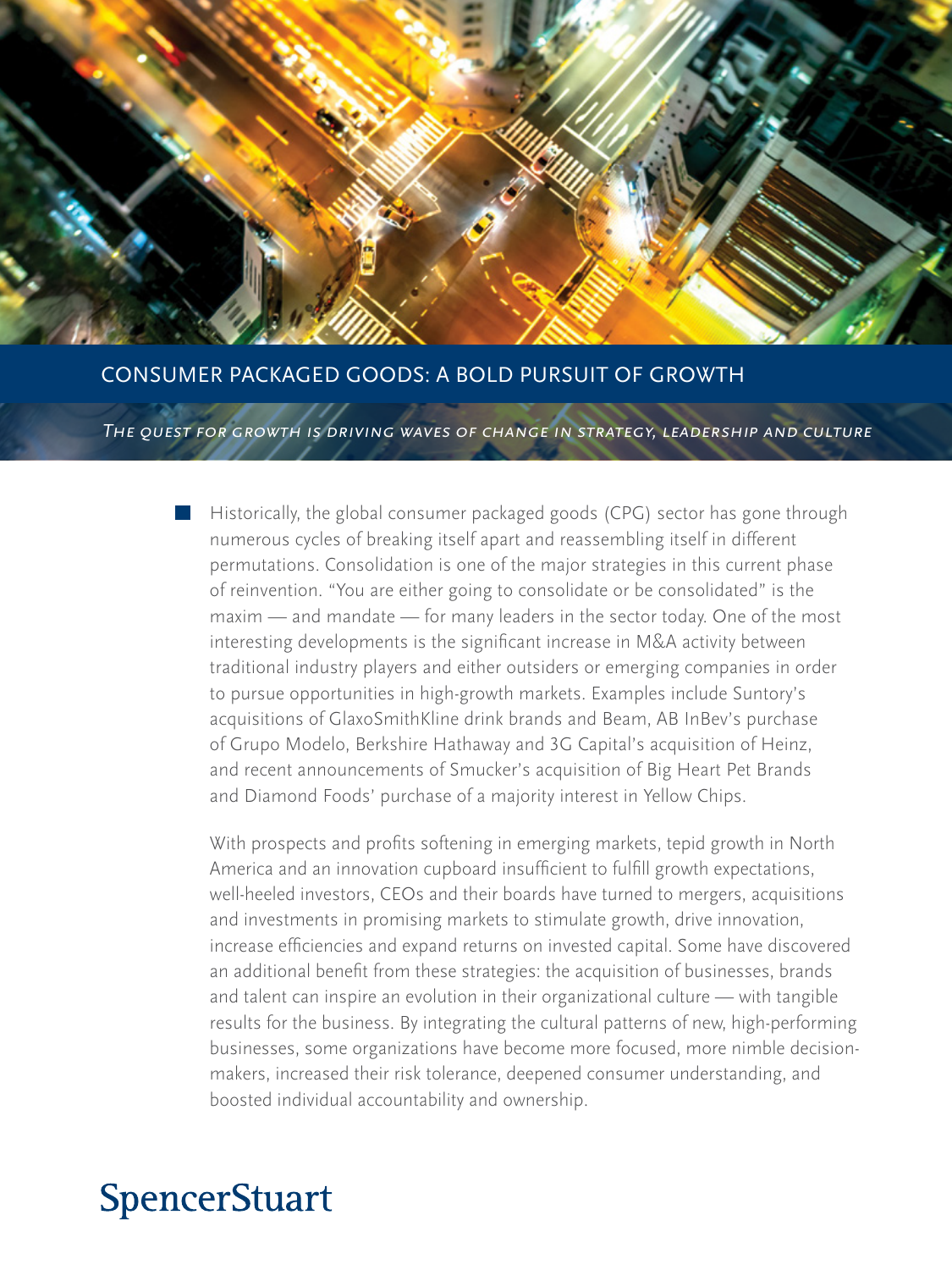# M&A Activity at a Glance

A snapshot of transactions in the CPG sector from 2012-2015

| Acquirer                                                  | <b>Acquirer Country</b> | <b>Target</b>                                                                           | <b>Target Country</b> | Transaction Date* |
|-----------------------------------------------------------|-------------------------|-----------------------------------------------------------------------------------------|-----------------------|-------------------|
| Smucker's                                                 | <b>United States</b>    | Big Heart Pet Brands                                                                    | <b>United States</b>  | $2/3/2015*$       |
| Diamond Foods                                             | <b>United States</b>    | Yellow Chips                                                                            | Netherlands           | $2/4/2015*$       |
| <b>Suntory Holdings</b>                                   | Japan                   | Beam                                                                                    | <b>United States</b>  | 4/30/2014         |
| Bayer                                                     | Germany                 | Merck & Co.'s consumer care business                                                    | <b>United States</b>  | 10/1/2014         |
| Tyson Foods                                               | <b>United States</b>    | Hillshire Brands Company                                                                | <b>United States</b>  | 8/8/2014          |
| GlaxoSmithKline                                           | United Kingdom          | Novartis' global vaccines business                                                      | Switzerland           | 4/22/2014*        |
| AB InBev                                                  | Belgium<br>Brazil       | Oriental Brewery Co.                                                                    | South Korea           | 3/31/2014         |
| Yildiz Holding (Ülker)                                    | Turkey                  | <b>United Biscuits</b>                                                                  | United Kingdom        | 11/12/2014        |
| Archer Daniels Midland<br>Europoort B.V.; ADM Europe B.V. | Netherlands             | WILD Flavors GmbH                                                                       | Switzerland           | 10/1/2014         |
| Mars Petcare                                              | <b>United States</b>    | The Procter & Gamble Company's lams,<br>Eukanuba and Natura                             | <b>United States</b>  | 8/1/2014          |
| Post Holdings                                             | <b>United States</b>    | MFI Holding Corporation (Michaels Foods)                                                | <b>United States</b>  | 6/2/2014          |
| Darling International                                     | <b>United States</b>    | VION Ingredients Nederland; VION Ingredients<br>International; VION Ingredients Germany | Netherlands           | 1/7/2014          |
| Mizkan Group Corporation                                  | Japan                   | Conopco's North America pasta sauces business<br>(Ragu, Bertolli)                       | <b>United States</b>  | 6/30/2014         |
| Symrise                                                   | Germany                 | DIANA S.A.S.                                                                            | France                | 7/29/2014         |

\*M&A announcement date when the acquisition has not yet been closed.

Source: Capital IQ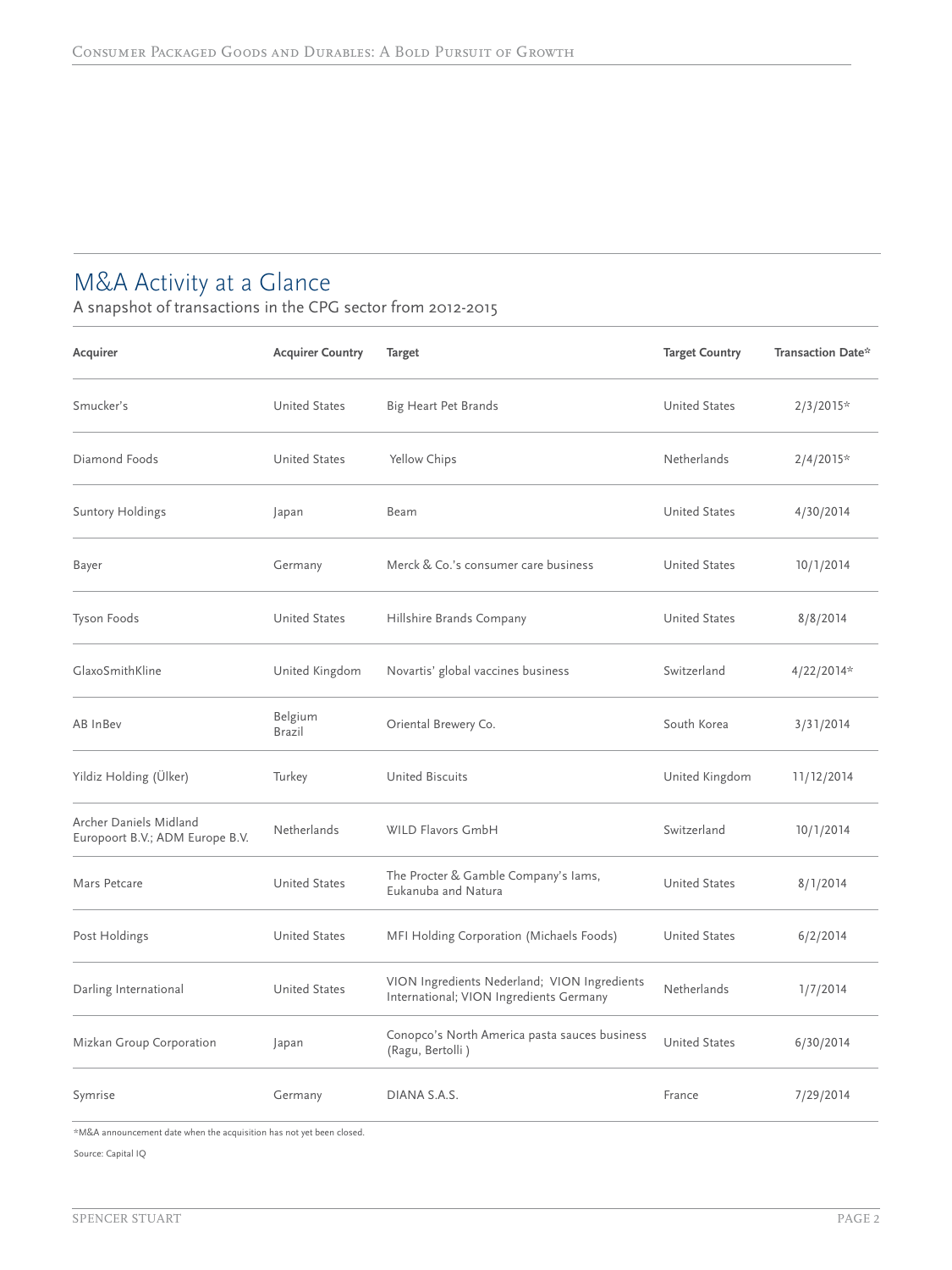The boom in consolidation and cross-border activity driven by companies in Asia Pacific, Latin America and Europe is rapidly changing the landscape. How the sector will ultimately shape itself remains to be seen, though it presents an opportunity for companies that are consolidating to create new, unified organizations that are equipped to compete in new markets and operate on a worldwide scale.

Making the most of these opportunities, however, requires CEOs and boards to look beyond the traditional measures of financial and operational performance when considering an acquisition. Senior executives need to evaluate the talent and organizational culture elements of each side of the acquisition and determine which skills and cultural attributes best align with and will advance the strategy. Maximizing the benefits of consolidation requires that CPG companies evaluate talent for the must-have leadership capabilities, put the right people in the most critical roles based on objective assessments, and adequately plan for the evolution of the organizational structure and culture.

We spoke with a host of CEOs and CHROs around the world for their firsthand insights into the leadership, organizational and cultural implications of CPG sector consolidation and expansion into emerging markets.

This article includes perspectives from senior leaders at this representative list of CPG companies:

- > AB InBev
- > Ajinomoto
- > Big Heart Pet Brands
- > British American Tobacco
- > Coca-Cola Enterprises
- > Coty
- > The Hershey Company
- > Imperial Tobacco Group
- > Mars
- > Pinnacle Foods
- > Shisheido Group
- > Thai Union Frozen Products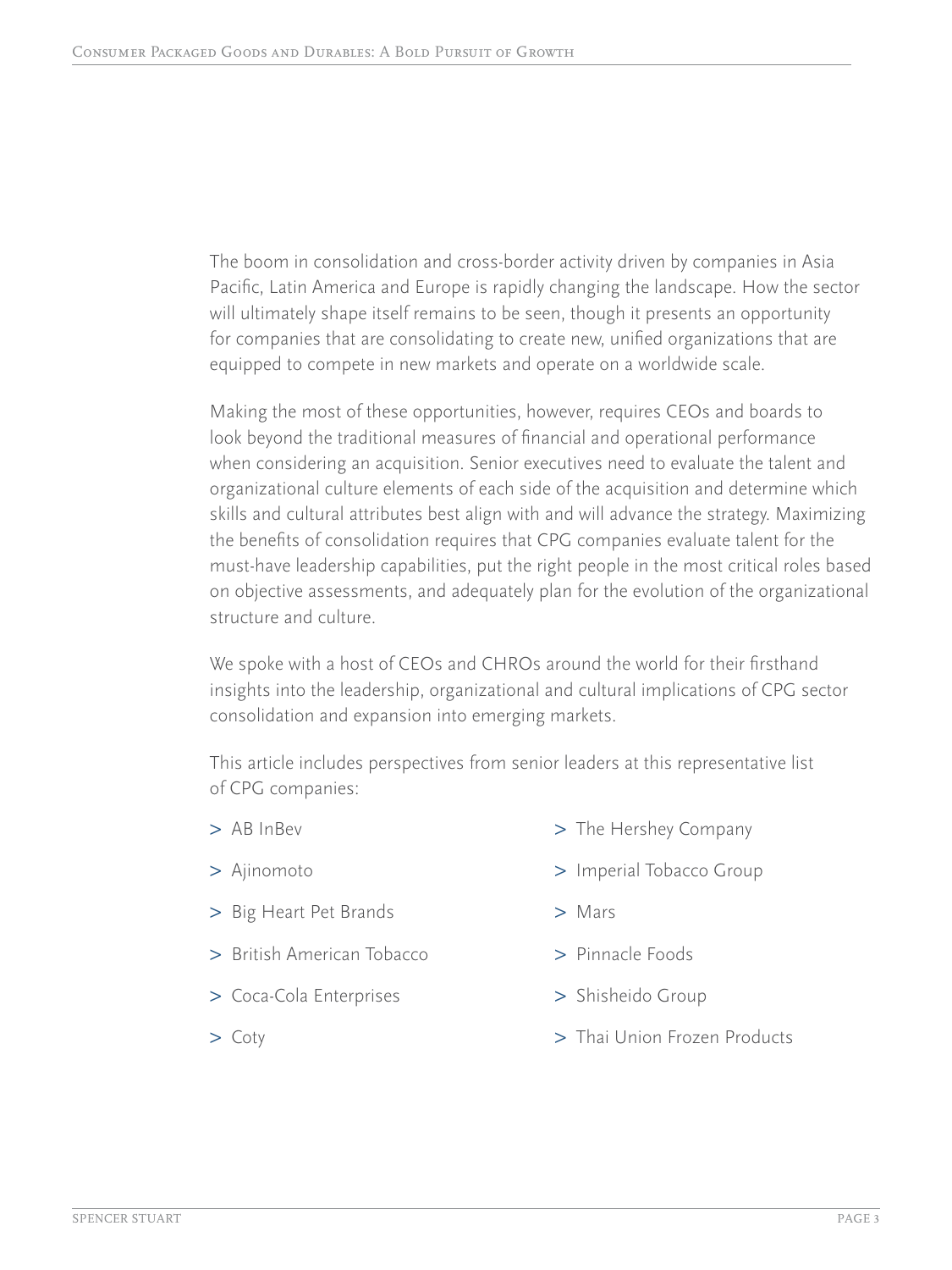# The key acquisition drivers in today's environment

While there are often complex motivations for M&A activity, we've observed a few common drivers in the current CPG environment. For some, acquiring other CPG companies offers an almost immediate point of entry into their priority growth markets.

According to Renato Semerari, president of categories and innovation at Coty, growth will come from emerging markets and "if you don't take a slice of that pie, you cannot win." Interestingly, the definition of "emerging" or "growth" market has shifted. Paul Michaels, who retired as president of Mars at the end of last year, says the company considers the U.S. a growth market and one of the few that is developed yet has areas of untapped opportunity. Kevin Sneader, chairman of Asia at McKinsey & Company, agreed, noting, "The U.S. is the biggest emerging market today." Another CPG executive observed, "Five years ago everybody was trying to get into Brazil and rapidly chasing China and Russia, but the bottom line was certainly not positive. Now we're seeing foreign capital investing in North America, such as Suntory Holdings' acquisition of Beam, because the North American market looks more attractive than some of the emerging markets did five years ago. We are seeing more global capital coming back into North America and more North American and global companies reprioritizing their core businesses." An increasing number of

companies from developing markets are stepping up their acquisition activities to gain entry to new markets and become global players, as seen in the acquisition of United Biscuits by Ülker of Turkey, also owner of Godiva.

Brand is a key differentiator in an increasingly commoditized sector and some organizations acquire to revitalize their brand portfolios. In China, Western companies like L'Oreal have been acquiring local, fast-growing premium brands as their mass-market brands have stagnated. Additionally, organizations with stalling performance but strong legacies are often prime targets for acquisition. Most recently, Berkshire Hathaway recognized the opportunity in Duracell's uncertain long-term prospects in a declining category. Conversely, some predict the rise of a "reverse merger" in which healthy companies are the acquisition targets. In this scenario, rather than larger players folding smaller organizations into their cultures, the large organizations are adapting to the cultures of the smaller, but betterperforming organizations they acquire.

"Smucker's bought Sahale Snacks, which is a really little business," observed one CPG senior executive. "Campbell's bought Plum Organics and Bolthouse Farms, which are culturally vibrant, exciting places. You've got some of the big legacy companies buying some of these

For some, acquiring other CPG companies offers and almost immediate point of entry into their priority growth markets.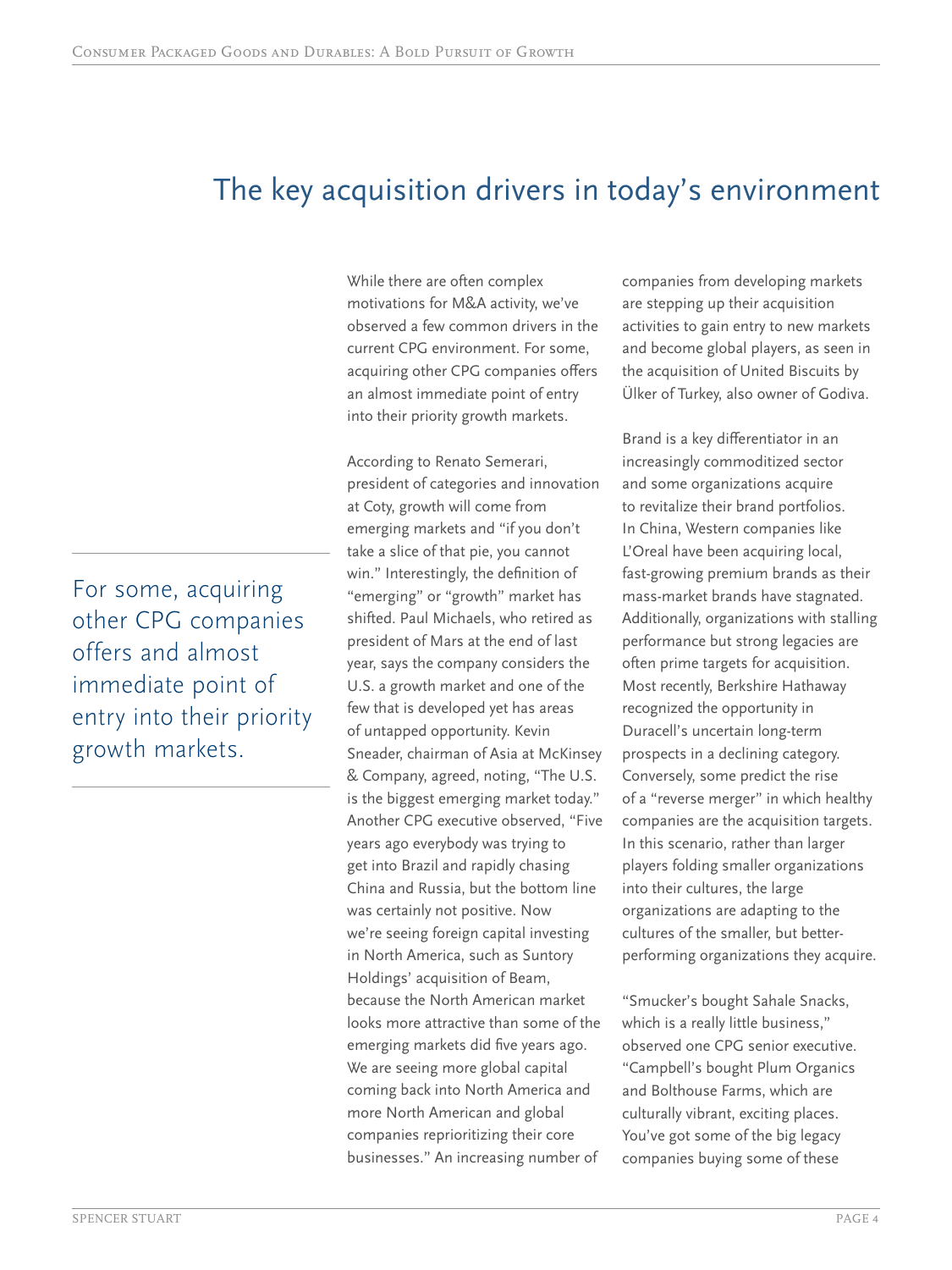smaller companies and they're really doing a good job of trying to embrace how the smaller organizations go to market, what their philosophy is and how they behave as leaders. There's a certain humility that is emerging from the big companies. They say, 'look, our organization is performing lower than we need it to be and we've got to be more open-minded to following somebody else's model.'"

# Talent implications: The skills to assess before the acquisition

While financial performance, market share and brand strength are evaluated as part of M&A due diligence, some companies may not realize the full value of assessing talent during the process. Yet having the right leadership in place is vital to long-term success, not only in a newly combined organization, but in a competitive, evolving sector. According to Nicandro Durante, CEO of British American Tobacco, talent needs to be one of the first issues addressed during an acquisition. With functions through-out the organization from supply chain to HR interacting with the target's management team, he says the assessment of leadership talent is not a "one-man job, it is a company job."

"Before we move forward with any acquisition, we do a deep-dive assessment on talent, organization and culture," said Kevin Walling, CHRO at The Hershey Company. "We've recently developed a robust and holistic methodology to assess and consider the culture and talent components. We focus on critical

commercial skills, leadership capability and how the organization wins in the marketplace through their talent and culture. We want to know with certainty how to support leaders with valuable insights and knowledge to enable them to act with greater focus, specificity and speed during the integration phase," he said. As part of its pre-acquisition due diligence, Ajinomoto has found it can be valuable to use a third party to evaluate the target company's management and executive coaches to help with the transition process.

### Agility and adaptability



As part of the M&A process, the senior leaders we spoke with almost universally assess for learning agility,

adaptability and a tolerance for ambiguity. "As business nowadays is becoming quite volatile and getting more complex, we need to look beyond the usual competencies and experiences we normally look for," said Rosanun Chankasame, human resource business partner to CEO of Thai Union Frozen Products. "We need leaders with learning agility who can shift gears to adapt to new requirements or even new roles, who can manage under ambiguity and can engage teams through strong communication and influencing skills." Over the past 10 to 20 years, the industry prized machine-like efficiency in order to create multitudes of the same product, according to Durante. Now, CPG companies need agile supply chain leaders who can manage change on a global scale.

### Strategic decision-making and bias for action



In a rapidly changing environment with competing demands, the importance of

restraint cannot be overstated. "I think leaders need to have the ability and the courage to say 'no' to a lot of other things that may seem important at the time, but that you recognize will be a distraction," said Robert Gamgort, CEO of Pinnacle Foods. At the same time, it is important that leaders know what to say "yes" to and then quickly take action. Semarari looks for leaders who can grasp issues and make decisions swiftly. "Leaders of the future need to speed up, be brave and lean forward," he noted. However, finding such decisive leaders can be difficult.

"One of the biggest challenges that we've faced in the last few years has been the resistance to drive change with the speed and conviction that is needed," said Pamela Kimmet, senior vice president of human resources at Coca-Cola Enterprises. According to Kimmet, today's business dynamics require that the organization fundamentally changes how it organizes, responds to changes in the marketplace and manages costs. "There has been a lot more hesitation to push for these kinds of changes with speed. Leaders of the future need to distinguish themselves as being better risk-takers, demonstrating deeper analytics, a stronger bias for action, who also have the conviction and ability to evangelize and inspire and get their teams committed to doing this."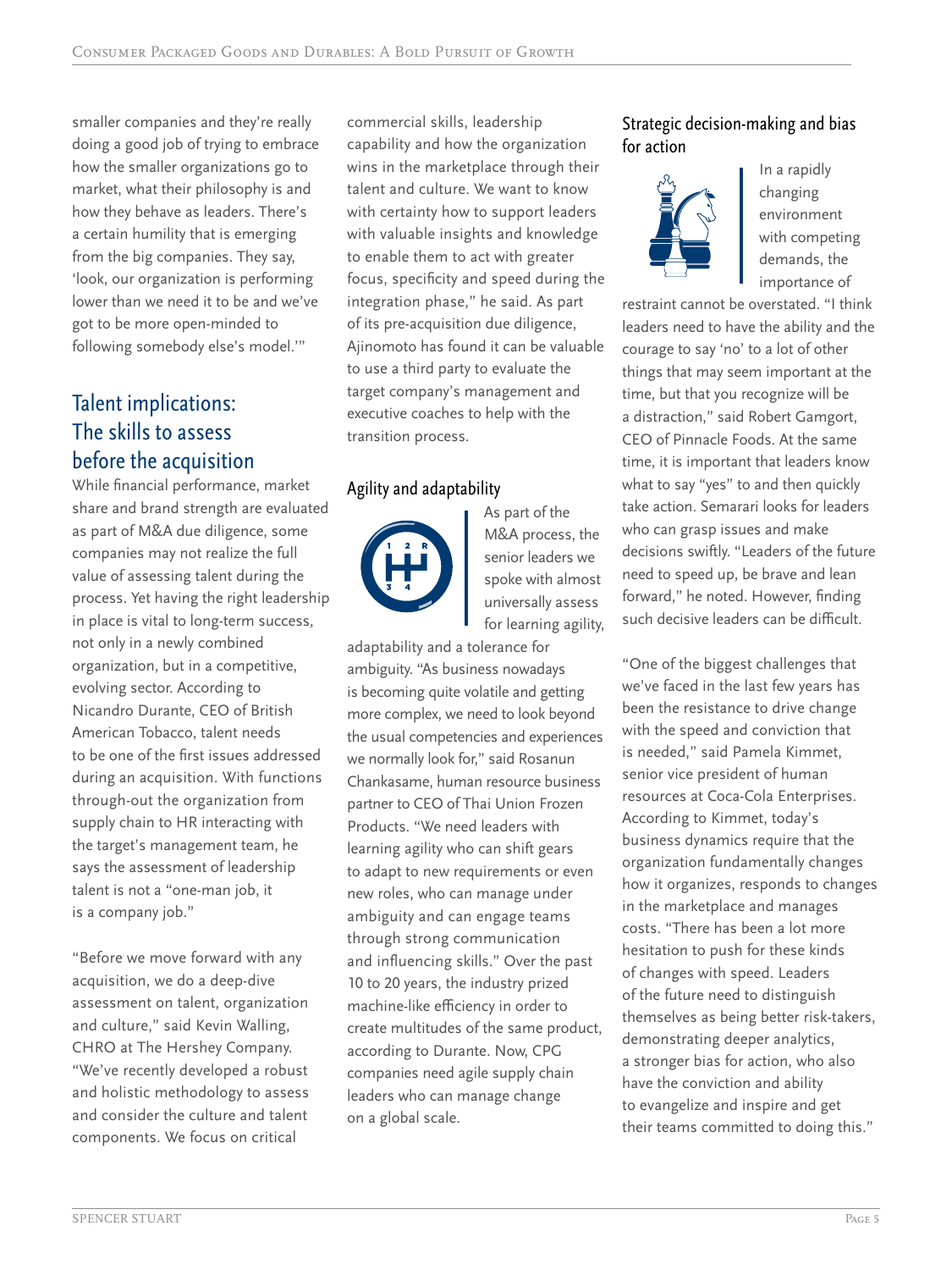### Enterprise mindset



In addition, uniting two separate organizations in an acquisition requires leaders with an enterprise

mindset. "We believe that when people behave as owners, they make better decisions because they're here for the long term," said Carlos Brito, CEO of AB InBev. "We always say that we hate to have 'executives' instead of 'owners' because they are in companies for two, three or four years and they're there to build their resumés, not to build the company. That's the huge difference — owners are here to do something much bigger than themselves."

## Succeeding in growth markets

As CPG companies pursue growth opportunities outside their home markets, they need to cultivate local leadership talent versus simply deploying a senior executive from headquarters. "Having as much local talent as possible is better for both the consumer and the strategy," said Durante. The Hershey Company found it important to balance the number of expats while accelerating the development of local leadership and talent. As a result of bringing on more local leaders and providing opportunities for career growth, the company has delivered exceptional growth and has experienced lower attrition rates than many of its competitors. "As the Chinese proverb says, 'The best time to plant a tree was 20 years ago. The second best time is now,'" said Walling. "We've been investing in and cultivating local talent in high-growth regions for several years and I am confident that

this new wave of talent will become the future Hershey leadership that will help enable growth across the globe."

At the same time, there cannot be such an emphasis on local perspectives that the broader global strategy is lost. At Coca-Cola Enterprises, a leader is sent to new markets who can inject the organization's "immune system" and carry the overall culture. Hershey has immersed newly hired local leaders for months at a time in other regions so that they can learn the business outside of their home markets. In Russia, some Western CPG companies have installed the characteristically entrepreneurial CEOs of the local companies they acquire across the entire business to preserve continuity and valuable firsthand knowledge of operating amid the country's complexities. In many cases, Ajinomoto's approach has been to split the top roles of a function into two — a head and a deputy with one position held by a local leader and the other by an expat.

Growth markets should also be empowered and encouraged to be generators versus absorbers of best practices. A key priority for Aileen Richards, executive vice president of people and organization at Mars, is to transform developing country organizations into thought leaders and give local talent the confidence and expectation that innovation is part of their role. "Unlocking the leadership expectation of an entire country, not just of an individual leader, and really pushing the country's contribution as part of the innovation mix is an untapped source of opportunity," said Richards. Brito observed how this goal has come to fruition for AB InBev, whose China team has transformed into

### **What does it take to become a CPG CEO?**

Current CPG leaders identified the key steps that can help pave the way for senior industry executives aspiring to the top role.

#### Embrace digital.

To realize the promise of big data, adapt to e-commerce's growing prevalence in the space and use social media as a brand-building lever, industry CEOs need to understand and be ready to pursue the business opportunities technology presents. Joining a board of a digitally active company can help aspiring CEOs become more fluent in both the possibilities and risks.

#### Expand your own unique vision.

Rather than simply executing an existing strategic plan, executives will need to bring their own vision and goals for the organization. As a corollary, Brito predicts that future chief executives will need a greater grasp of corporate affairs in order to serve as the communicator of that vision broadly and become an organization that consumers root for.

#### Obsess over the customer.

According to Michaels, future CEOs will need a deep understanding of and empathy toward the customer. In an increasingly consumer-driven world, aspiring CEOs need to be fluent in the consumer's needs and behaviors.

#### Take the non-linear career path.

Next-generation CEOs will need a wide range of experiences across functions, business sizes, categories and geographies. Beyond understanding consumer needs in new markets, knowledge of governance practices are vital as companies expand. For example, Ajinomoto looks for leaders with strong internal control and governance expertise in regions where the company's cash-on-delivery model may be more vulnerable.

#### Be able to make tough decisions.

As Gamgort noted, every chief executive wants his or her picture taken cutting the ribbon, but it is vital he or she is able to make difficult, unpopular decisions.

#### Commit to efficiency — financial and operational.

Using the 3G model as inspiration, future CEOs will be increasingly called upon to squeeze the most value out of every dollar. CEOs must also be able to demonstrate that value based upon a strong grasp of the organization's financial issues and pressures. Understanding the day-to-day operational realities provides a more complete picture of the business and is gained by time spent in general or category management.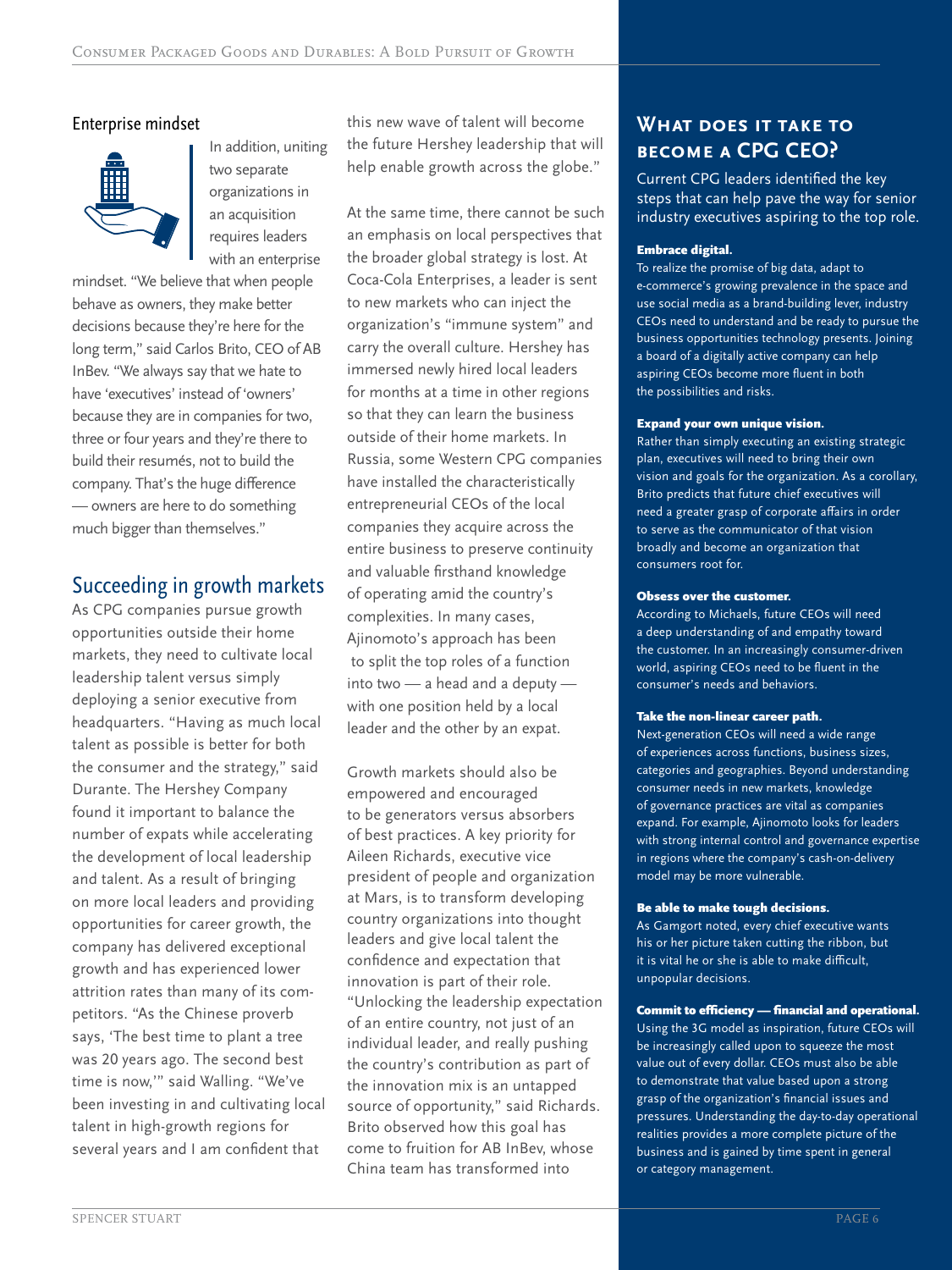a developer of best practices and one of the most innovative places within the organization.

Direct consumer products experience has become less of a priority for some as they seek local leadership talent. "We used to believe that we needed leaders from within the industry as we used to focus too much on supply chain," said Thirapong Chansiri, CEO of Thai Union Frozen Products. "No more. We now believe in leadership capability versus industry-specific capability. Consumer insight and thinking is so critical in an innovationled business like ours. We are now often looking at profiles with strong marketing skills." Shisheido also seeks strong marketing skills in leaders for emerging markets because they are expected to act as stewards of the brand.

## Evolving the organizational structure and culture

Nearly every leader we spoke with emphasized the powerful role culture and organizational structure plays in the success of a CPG company in this environment. In the case of an acquisition, senior leaders need to consider which elements of the culture and organizational structure align best with and will help to advance the strategy. At the same time, the structure needs to be flexible enough to adapt to changing marketplace dynamics and potential shifts in strategic goals.

As CPG organizations consolidate and expand into new regions, many are moving toward a matrix structure. New business units introduced into Thai Union Frozen Foods used to remain

fairly autonomous, but the company is now piloting a matrix structure to encourage greater synergy. While Shisheido's new geographic markets operate autonomously and report into headquarters, the company plans to design a matrix structure in order to grow as "one global Shisheido." Walling has found that the matrix enables organizations to support high-growth regions within a larger global enterprise and Big Heart Pet Brands is also operating under the same structure. However, it is important to note that the matrix structure is not a panacea for all consolidating, geographically expanding organizations in the industry; it requires substantial "dial-twisting" to achieve the right balance of global reach and local autonomy.

Additionally, the organization must be supported by a clear culture, which, as a concept itself, can be nebulous. The manifestation of the shared values, beliefs and hidden assumptions that shape how work gets done and how people respond to one another and to marketplace developments, culture is unique to every organization. In a merger, it can be especially challenging to decipher the "unwritten rules" of two separate organizations, requiring leaders to examine which elements of both organizations' cultures to reinforce or decide to develop a new culture entirely. While often perceived as "soft," a company's cultural patterns can translate into tangible results by encouraging growth, innovation, customer focus and high performance.

Yet culture cannot be created or maintained by a single individual, but requires the commitment and consistent actions of leaders throughout the consolidated organizations.

"I have a strong belief that you can declare a culture on a piece of paper and it doesn't really matter," said Asad Husain, executive vice president and CHRO of Big Heart Pet Brands. "What matters is how leaders lead that becomes your culture." While launching its standalone pet business (previously part of Del Monte Foods) and the sale of its consumer products division to Del Monte Pacific, Husain and CEO Dave West met with the board to identify leaders for the organization and then established development plans for these leaders (many of whom had not yet operated at the executive level) in order to ensure that new leaders were prepared to both help define and lead within the culture.

To help make sure the culture "sticks," Michaels advises that leaders explain the "why" of culture from the very beginning of integration rather than simply dictating changes. Richards says leaders can underestimate how culturally destabilizing it is when thousands of people join your organization who didn't choose to; clear communication about the culture will help people "decode the undecodable." Senior leadership also needs to invest in and nourish relationships in every market; Kimmet will spend a week in a local office to evaluate the tone and understand who is talking to whom. Working on the culture is an ongoing endeavor that requires sustained efforts to ensure negative behaviors don't come seeping back in. For example, Walling says rewarding smart risk-taking, decisiveness and innovation can help transform established ways of working and provide new avenues of growth and speed throughout the enterprise.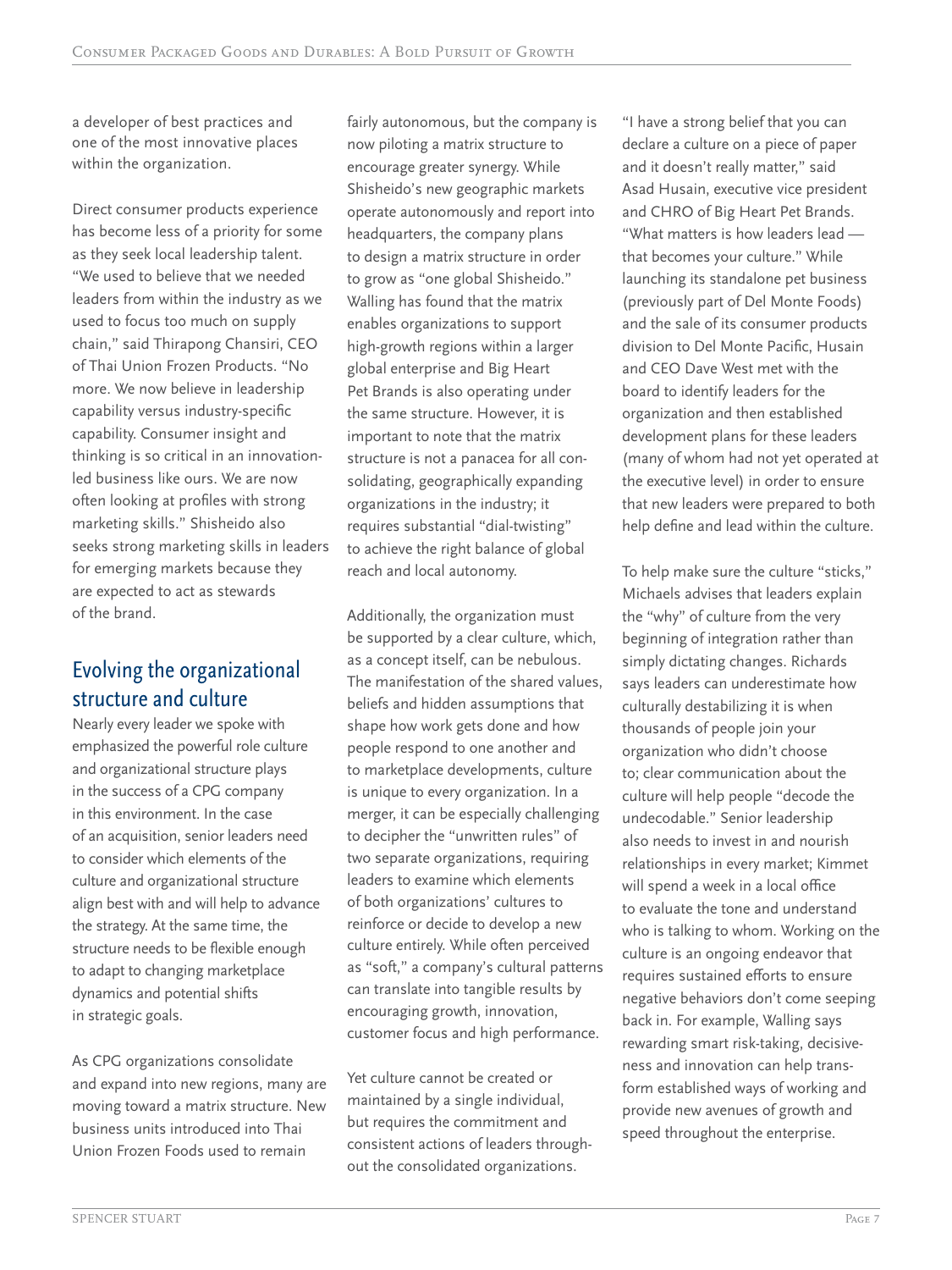Instilling an ownership mindset within an organization also can be a powerful driver of performance. In his early days as CEO, Gamgort used the analogy of driving your own car versus a rental car.

"This company had been run with that renter mindset for a very long time. There were very rational decisions, but they were made with a very short timeframe in mind, with the backdrop that we won't have to live with the long-term implications of all these decisions. After the acquisition, we were trying to flip it not only from a strategic standpoint, but culturally to the orientation that we're going to live with the decisions we make today for the next 10 years, so let's make sure that we're making the right ones. That was

"Leaders can underestimate how culturally destabilizing it is when thousands of people join your organization who didn't choose to; clear communication about the culture will help 'decode the undecodable.'"

> a really important shift in how we thought about this business from the start." For Brito, identifying this ownership mindset in acquired talent is so paramount that he personally interviews the top 70 to 80 leaders of an acquired organization in order to assess for fit.

### **Conclusion**

Consolidation has been a strategy of choice to adapt to the CPG sector's changing landscape, especially as more organizations recognize the need to pursue growth in emerging markets. In addition, growing competition, increasing commoditization and more powerful consumers are requiring many organizations to examine not only M&A activity and integrating another company, but to think more broadly about the types of leaders, organizational structures and cultures they need to succeed going forward. As the industry reassembles itself during this time of change, CPG companies also have the unique opportunity to decide how they will shape themselves.

### Authors

| Frank Birkel     | Arthur S. Brown    |                   |
|------------------|--------------------|-------------------|
|                  |                    | Jonathan Harper   |
| Kyoko Hattori    | Claudia Lacy Kelly | Joseph M. Kopsick |
| Ricardo R. Rocco | Gabi Schupp        | Malini Vaidya     |